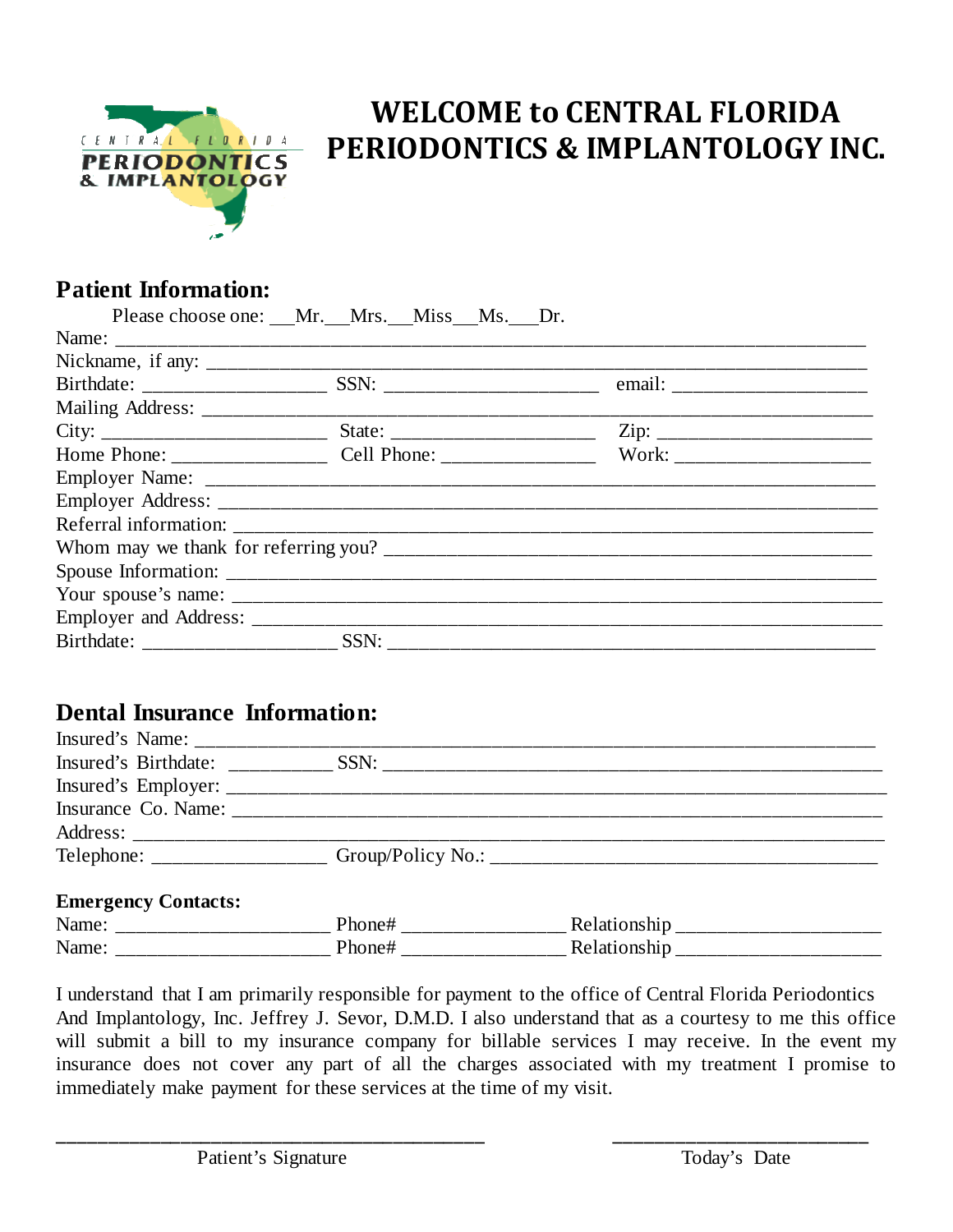# **MEDICAL HISTORY**

| Name:                                                                                         |                                                       |
|-----------------------------------------------------------------------------------------------|-------------------------------------------------------|
| Do you have a personal physician? _____Yes _______                                            | N <sub>0</sub>                                        |
|                                                                                               |                                                       |
|                                                                                               |                                                       |
|                                                                                               |                                                       |
| Are you currently under the care of a physician? ______Yes                                    | N <sub>o</sub>                                        |
| Please explain:                                                                               |                                                       |
| Your current physical health is (check one) ____good ______fair ______poor                    |                                                       |
| Do you PREMED for dental visits? _____Yes _______No                                           |                                                       |
| If yes, what is the reason for PREMED? $\_\_\_\_\_\_\_\_\_\_\_\_\_\_\_\_\_\_\_\_\_\_\_\_\_\_$ |                                                       |
| Do you smoke? ___Yes ___No E-Cigarettes? ___Yes ___No                                         |                                                       |
| Do you use recreational drugs? ___Yes ____No                                                  |                                                       |
| What is your weight?_________                                                                 | Height<br>Age                                         |
|                                                                                               |                                                       |
| For Women:                                                                                    |                                                       |
| $\rm No$                                                                                      |                                                       |
| Are you nursing? _______Yes ________No                                                        |                                                       |
| Are you taking birth control pills? ______Yes                                                 | N <sub>o</sub>                                        |
|                                                                                               |                                                       |
| Do you have or have you had any of the following? Please check yes or no:                     |                                                       |
| Y N Heart Attack / Stroke                                                                     |                                                       |
| Y<br>$N_{\_\_\_\_\_\_C}$ Cancer / Chemotherapy                                                | Y____N____ Epilepsy / Seizures / Fainting Spells      |
| <b>Heart Murmur</b><br>Y<br>N                                                                 | Y N <sub>___</sub> Diabetes / Tuberculosis (TB)       |
| Y ___ N____ Heart Surgery/ Pacemaker                                                          | Y____N____ Heart Disease / Irregularities / AFIB      |
| N<br>Shingles<br>Y                                                                            | Y N <sub>___</sub> Ulcers / Colitis / Diverticulitis  |
| N <sub>____</sub> Mitral Valve Prolapse<br>Y                                                  | Y N <sub>___</sub> Congenital Heart Defect            |
| Artificial Joints / Bones<br>N<br>Y                                                           | N <sub>___</sub> __ Anemia / Radiation Treatment<br>Y |
| $N_{\perp}$<br>Sinus Problems<br>Y                                                            | Y _________ Difficulty Breathing / Asthma             |
| N <sub>___</sub> __ High / Low Blood Pressure<br>Y                                            | Y____N_____ Hepatitis / Liver Disease                 |
| Y<br>$HIV+$ /AIDS<br>N                                                                        | Y<br><b>Chronic Fever Blisters</b><br>N               |
| $\mathbf{v}$<br>$\mathbf{r}$ and $\mathbf{r}$ and $\mathbf{r}$ and $\mathbf{r}$               | $\mathbf{r}$<br>$\mathbf{v}$<br>T(1, 1, 1)            |

Y<sub>\_\_\_\_</sub>N<sub>\_\_\_\_</sub> Severe / Frequent Headaches Y\_\_\_\_N<sub>\_\_\_\_</sub> Blood Transfusions

Y N<sub>\_\_\_</sub> Arthritis Y N<sub>\_\_\_</sub> Glaucoma

I authorize the dental staff to perform any necessary dental services that I may need during diagnosis and treatment. I also understand that Dr. Sevor will rely upon my representations herein as accurate and it is my responsibility to inform this office of any changes in my medical status. I also understand that this information will be held in the strictest of confidence.

| Patient Signature                                                                        |                     | Date   |
|------------------------------------------------------------------------------------------|---------------------|--------|
| <b>FOR OFFICE USE ONLY</b><br>I have verbally reviewed this information with the patient | (Doctor's initials) | (Date) |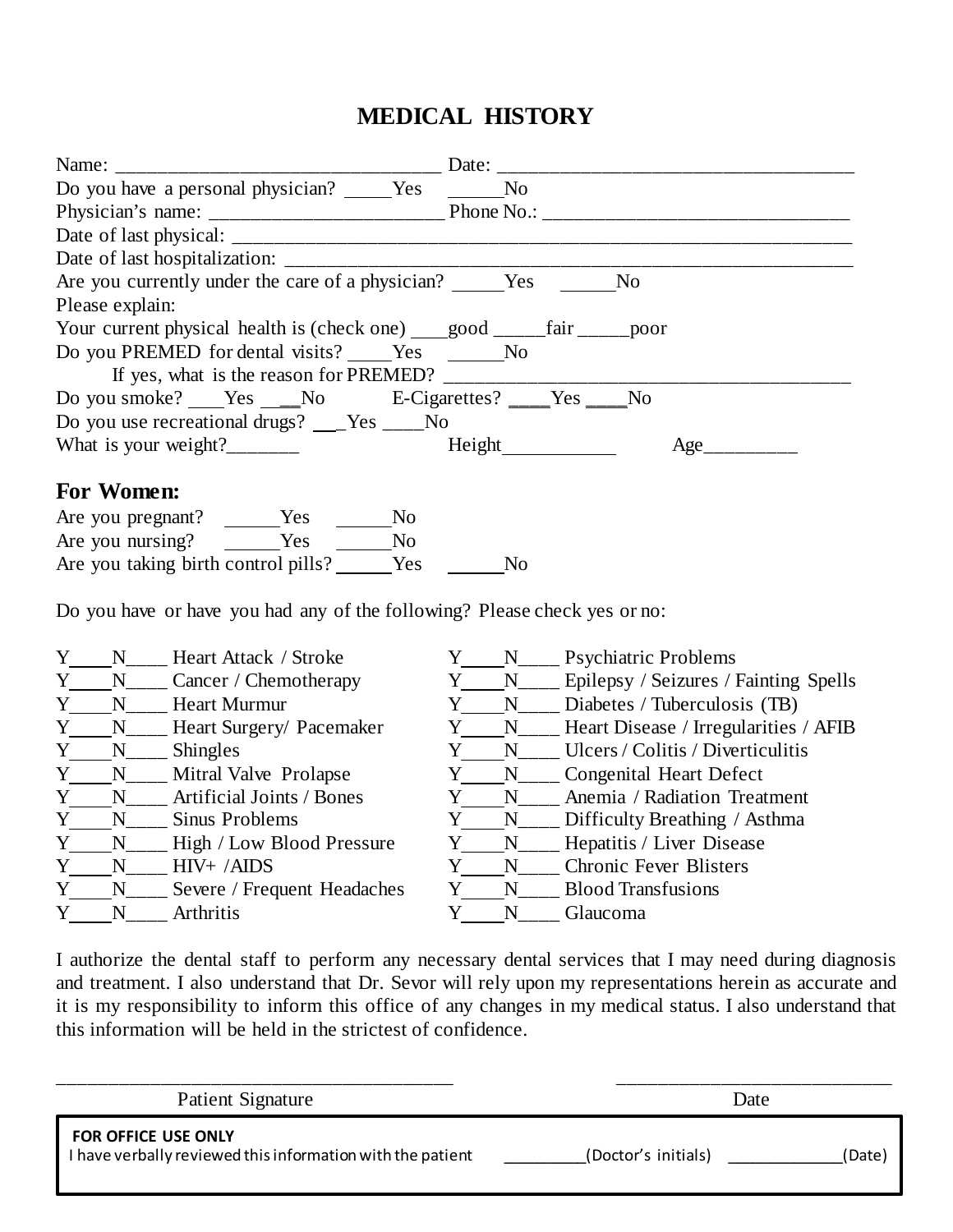### **MEDICATION LIST**

Your treatment can be affected by any medication that you take and it is important that your physician has updated and correct information.

List all medications (including non-prescription) that you are currently taking:

| Medication | Reason | Dose | Frequency |
|------------|--------|------|-----------|
|            |        |      |           |
|            |        |      |           |
|            |        |      |           |
|            |        |      |           |
|            |        |      |           |
|            |        |      |           |
|            |        |      |           |
|            |        |      |           |
|            |        |      |           |
|            |        |      |           |
|            |        |      |           |
|            |        |      |           |
|            |        |      |           |
|            |        |      |           |
|            |        |      |           |

Pharmacy / Address / Phone No. \_\_\_\_\_\_\_\_\_\_\_\_\_\_\_\_\_\_\_\_\_\_\_\_\_\_\_\_\_\_\_\_\_\_\_\_\_\_\_\_\_\_\_\_\_\_\_\_\_\_\_\_\_\_\_\_

### **ALLERGIES**

| List all medication allergies |           |
|-------------------------------|-----------|
| Medication:                   | Reaction: |
| Medication:                   | Reaction: |
| Medication:                   | Reaction: |
| Medication:                   | Reaction: |

Are you allergic to any of the following?

| Penicillin   | Tetracycline       | Latex Gloves               |
|--------------|--------------------|----------------------------|
| Aspirin      | Dental Anesthetics | <b>General Anesthetics</b> |
| Erythromycin | Codeine            | ()ther                     |

\_\_\_\_\_\_\_\_\_\_\_\_\_\_\_\_ Patient's Initials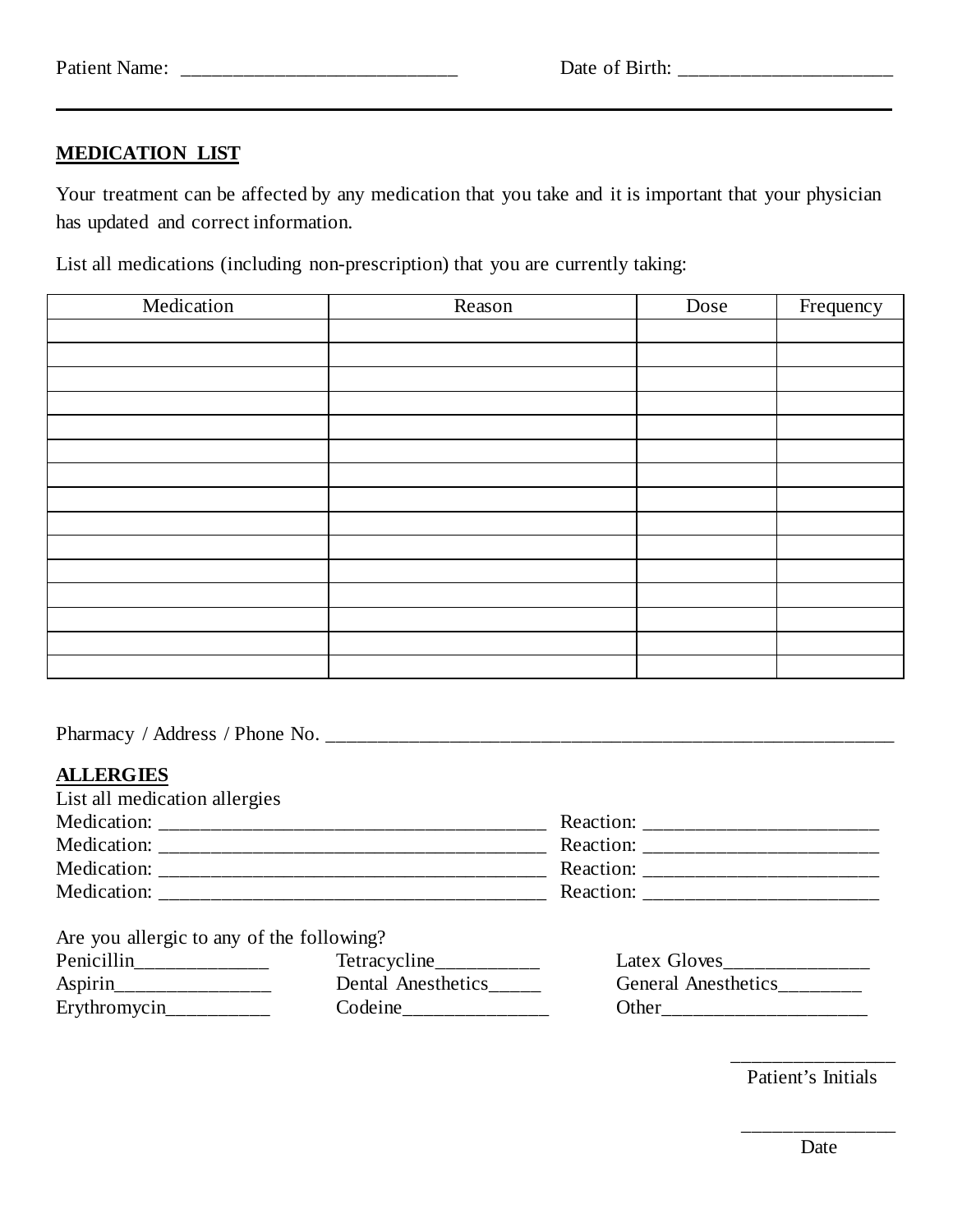### **Patient Acknowledgement and Consent Form**

Effective April 14, 2003, the new federal law known as the Health Insurance Portability and Accountability act of 1998 (HIPAA) requires that this office comply with certain rules regarding the maintenance of the privacy of your information that we have collected and will collect in the future.

To comply with one of HIPAA's requirements we are giving you a copy of our Notice of Privacy Practices. This Notice of Privacy Practices contains the information that HIPAA requires us to disclose regarding our privacy practices.

From time to time it may be necessary for us to make disclosures of your information in connection with our treatment. For example, we may make a referral to or consult with another dentist or other health care professional, provide a specimen to a laboratory for testing or otherwise make disclosure of your information in connection with providing or coordinating your treatment. The following situations do not require us to obtain your permission to disclose your information: a defense to a claim challenging our professional competence; a review entity's functions; a claim for payment of fees a third party payer's examination of our records; a court order as part of a criminal investigation; an identification of a dead body; a licensure investigation; or a child abuse/neglect investigation.

#### **Patient Acknowledgement**

*Please sign this form below to acknowledge that you have today received a copy of our notice of privacy practices.*

I acknowledge that I have today received a copy of the Notice of Privacy Practices.

 $\overline{\phantom{a}}$  , and the contribution of the contribution of the contribution of the contribution of the contribution of the contribution of the contribution of the contribution of the contribution of the contribution of the Patient Signature Patient Name (please print)

I am also signing for my minor children:

(please print names)

Date:

### **Patient Consent**

*Please sign this form below to consent to our disclosures of your information that we deem necessary in order to provide you with proper treatment.*

I consent to your disclosures of my information, which you deem are necessary in connection with my treatment, I understand that such disclosures may not be of the type listed above.

 $\overline{\phantom{a}}$  , and the contribution of the contribution of the contribution of the contribution of the contribution of the contribution of the contribution of the contribution of the contribution of the contribution of the Patient Signature Patient Name (please print)

I am also signing for my minor children: I also give consent for my treatment to be discussed with the following individuals: (e.g. spouse, parent, adult child caregiver)

(please print names)

Date:

# **FOR OFFICE USE ONLY Patient refused to sign,**

 The following circumstances prohibited the patient from signing the Acknowledgement \_\_\_\_\_\_\_\_\_\_\_\_\_\_\_\_\_\_\_\_\_\_\_\_\_\_\_\_\_\_\_\_\_\_\_\_\_\_\_\_\_\_\_\_\_\_\_\_\_\_\_\_\_\_\_\_\_\_\_\_\_\_\_\_\_\_\_\_\_\_\_\_\_\_\_\_\_\_\_\_\_\_\_\_\_\_\_\_\_\_\_\_\_\_\_\_\_\_\_\_\_

An emergency situation prevented the patient (parent/guardian) from signing the acknowledgement.

\_\_\_\_\_\_\_\_\_\_\_\_\_\_\_\_\_\_\_\_\_\_\_\_\_\_\_\_\_\_\_\_\_\_\_\_\_\_\_\_\_\_ \_\_\_\_\_\_\_\_\_\_\_\_\_\_\_\_\_\_\_\_\_\_\_\_\_\_\_\_\_\_\_\_\_\_\_\_\_\_\_\_\_\_\_\_\_\_\_\_

Date: \_\_\_\_\_\_\_\_\_\_\_\_\_\_\_\_\_\_\_\_\_\_\_\_\_\_\_\_\_\_\_\_\_\_\_\_\_

Office Personnel (signature) Office Personnel (print name)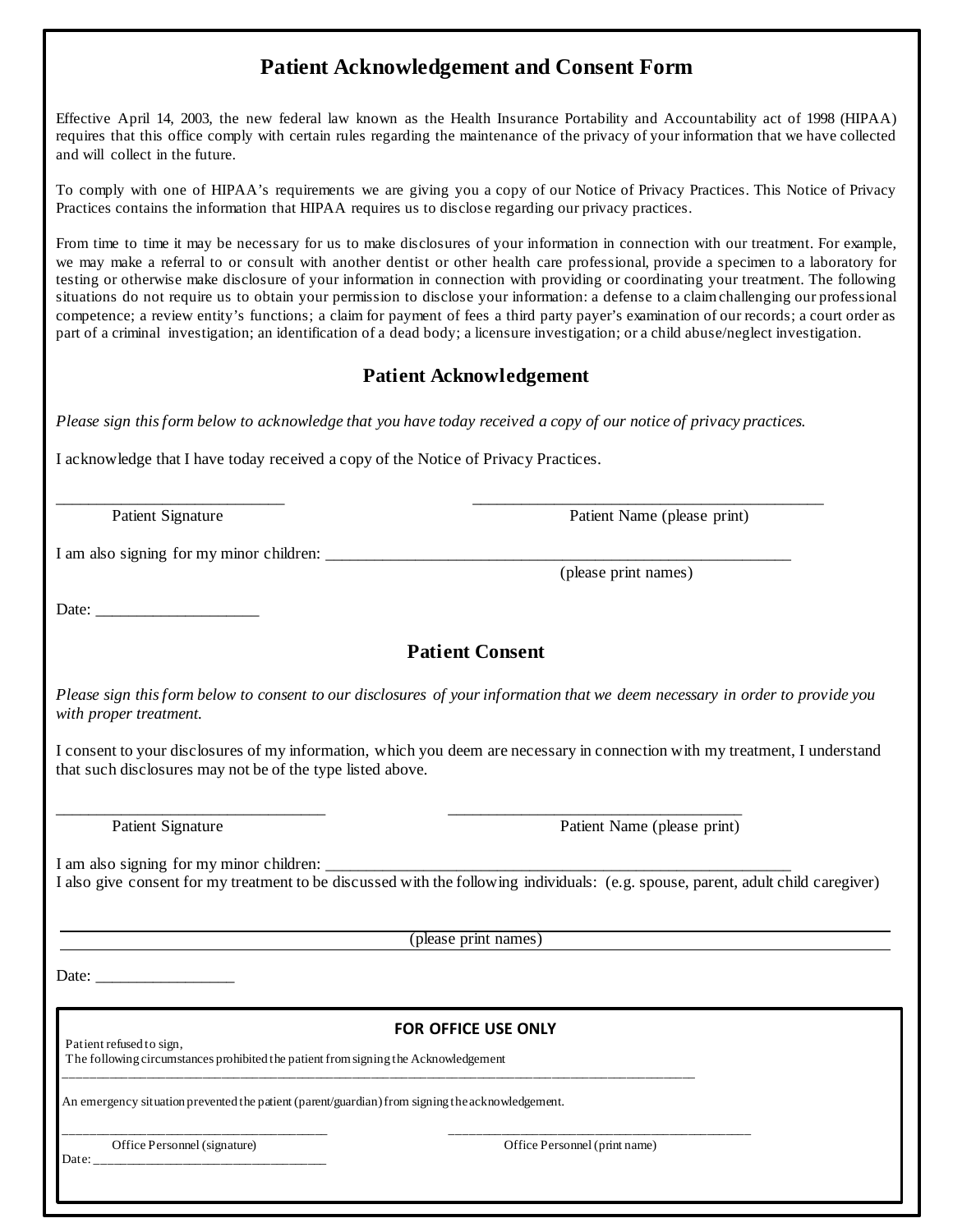### Central Florida Periodontics

### Notice of Privacy Practices

#### THIS NOTICE DESCRIBES HOW HEALTH INFORMATION ABOUT YOU MAY BE USED AND DISCLOSED AND HOW YOU CAN GET ACCESS TO THIS INFORMATION. PLEASE REVIEW IT CAREFULLY.

We are required by law to maintain the privacy of protected health information, to provide individuals with notice of our legal duties and privacy practices with respect to protected health information, and to notify affected individuals following a breach of unsecured protected health information. We must follow the privacy practices that are described in this Notice while it is in effect. This notice takes effect on  $\frac{\text{April 14, 2003 and October 1}}{\text{April 14, 2003}}$  $\frac{2013}{2013}$  and will remain in effect until we replace it.

We reserve the right to change our privacy practices and the terms of this notice at any time, provided such changes are permitted by Applicable law, and to make new Notice provisions effective for all protected health information that we maintain. When we make a significant change in our privacy practices, we will change this Notice and post the new Notice clearly and prominently at our practice location, and we will provide copies of the new Notice upon request.

You may request a copy of our Notice at any time. For more information about our privacy practices, or for additional copies of this Notice, please contact us using the information listed at the end of this Notice.

#### **HOW WE MAY USE AND DISCLOSE HEALTH INFORMATION ABOUT YOU**

We may use and disclose your health information for different purposes, including treatment, payment, and health care operations. For each of these categories we have provided a description and an example. Some information, such as HIV-related information, genetic information, alcohol and/or substance abuse records, and mental health records may be entitled to special confidentiality protections under applicable state of federal law

. We will abide by these special protections as they pertain to applicable cases involving these types of records.

**Treatment.** We may use and disclose your health information for your treatment. For example, we may disclose your health information to a specialist providing treatment to you.

Payment. We may use and disclose your health information to obtain reimbursement for the treatment and services you receive from us or another entity involved with your care. Payment activities include billing, collections, claims management, and determinations of eligibility and coverage to obtain payment from you, an insurance company, or another third party. For example, we may send claims to your dental health plan containing certain health information.

**Healthcare Operations.** We may use and disclose your health information in connection with our healthcare operations. For example, healthcare operations include quality assessment and improvement activities, conduct training programs, and licensing activities.

**Individuals Involved in Your Care or Payment for Your Care.** We may disclose your health information to your family or friends or any other individual identified by you when they are involved in your care or in the payment for your care. Additionally, we may disclose information about you to a patient representative. If a person has the authority by law to make health care decisions for you, we will treat that patient representative the same way we would treat you with respect to your health information.

**Disaster Relief.** We may use or disclose your health information to assist in disaster relief effort.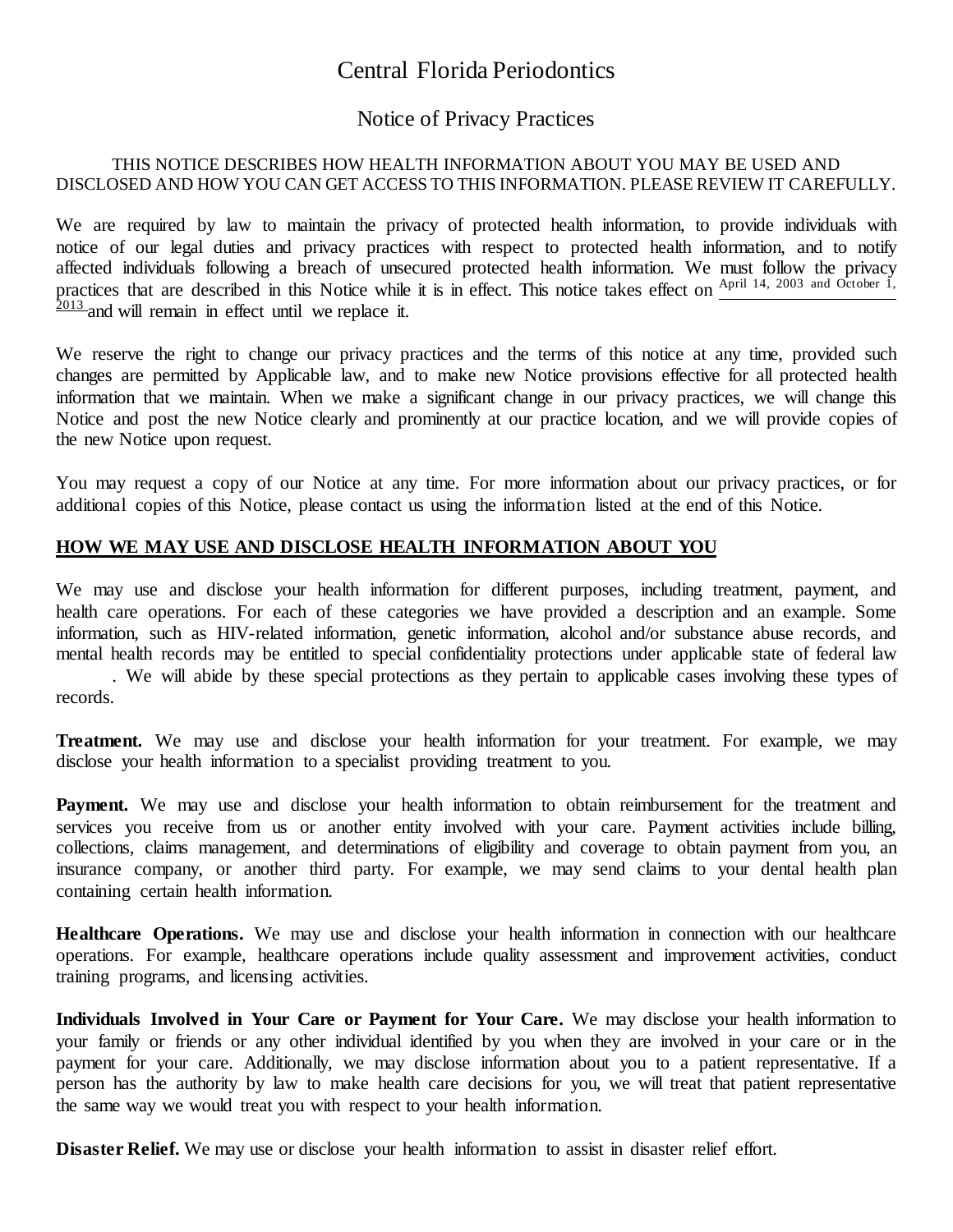**Required by Law.** We may use or disclose your health information when we are required to do so by law.

**Public Health Activities.** We may disclose your health information for public health activities, including disclosures to:

- Prevent or control disease, injury or disability;
- Report child abuse or neglect;
- Report reactions to medications or problems with products or devices;
- Notify a person of a recall, repair, or replacement of products or devices;
- Notify a person who may have been exposed to a disease or condition; or
- Notify the appropriate government authority if we believe a patient has been the victim of abuse, neglect, or domestic violence.

**National Security.** We may disclose to military authorities the health information of Armed Forces personnel under certain circumstances. We may disclose to authorized federal officials, health information required for lawful intelligence, counterintelligence, and other national security activities. We may disclose to correctional institution or law enforcement official having lawful custody the protected health information of an inmate or patient.

**Secretary of HHS**. We will disclose your health information to the Secretary of the U.S. Department of Health and Human Services when required to investigate or determine compliance with HIPAA.

Worker's Compensation. We may disclose your PHI to the extent authorized by and to the extent necessary to comply with laws relating to worker's compensation or other similar programs established by law.

Law Enforcement. We may disclose your PHI for law enforcement purposes as permitted by HIPAA, as required by law, or in response to a subpoena or court order.

**Health Oversight Activities.** We may disclose your PHI to an oversight agency for activities authorized by law. These oversight activities include audits, investigations, inspections, and credentialing, as necessary for licensure and for the government to monitor the health care system, government programs, and compliance with civil rights laws.

**Judicial and Administrative Proceedings.** If you are involved in a lawsuit or dispute, we may disclose your PHI in response to a court or administrative order. We may also disclose health information about you in response to a subpoena, discovery request, or other lawful process instituted by someone else involved in the dispute, but only if efforts have been made, either by the requesting party or us, to tell you about the request or to obtain an order protecting the information requested.

**Research.** We may disclose your PHI to researchers when their research has been approved by an institutional review board or privacy board that has reviewed the research proposal and established protocols to ensure the privacy of your information.

**Coroners, Medical Examiners, and Funeral Directors**. We may release your PHI to a coroner or medical examiner. This may be necessary, for example, to identify a deceased person or determine the cause of death. We may also disclose PHI to funeral directors consistent with applicable law to enable them to carry out their duties.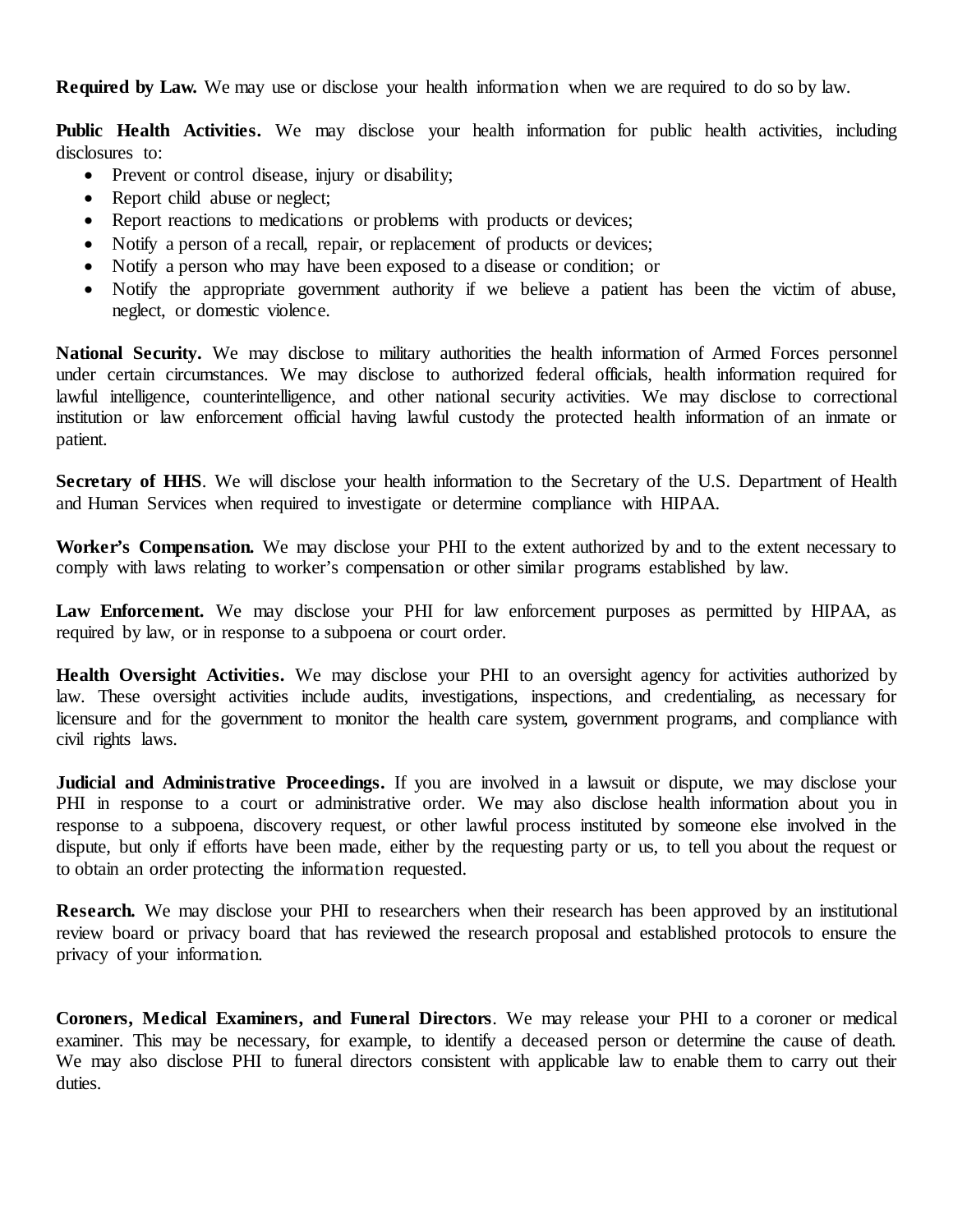Fundraising. We may contact you to provide you with information about our sponsored activities, including fundraising programs, as permitted by applicable law. If you do not wish to receive such information from us, you may opt out of receiving the communications.

#### **Other Uses and Disclosures of PHI**

Your authorization is required , with a few exceptions, for disclosures of psychotherapy notes, use or disclosure of PHI for marketing, and for the sale of PHI. We will also obtain your written authorization before using or disclosing your PHI for purposes other than those provided for in this Notice (or as otherwise permitted or required by law). You may revoke an authorization in writing at any time. Upon the receipt of the written revocation, we will stop using or disclosing your PHI, except to the extent that we have already taken action in reliance on the authorization.

#### **Your Health Information Rights**

**Access.** You have the right to look at or to get copies of your health information, with limited exceptions. You must make the request in writing. You may obtain a form to request access by using the contact information listed at the end of this Notice. You may also request access by sending us a letter to the address at the end of this Notice. If you request information that we maintain on paper, we may provide photocopies. If you request copies that we maintain electronically, you have the right to an electronic copy. We will use the form and format you request if readily producible. We will charge you a reasonable cost-based fee for the cost of supplies and labor of copying, and for postage if you want copies mailed to you. Contact us using the information listed at the end of this Notice for an explanation of our fee structure.

If you are denied a request for access, you have the right to have the denial reviewed in accordance with the requirements of applicable law.

**Disclosure Accounting.** With the exception of certain disclosures, you have the right to receive an accounting of disclosures for your health information in accordance with applicable laws and regulations. To request an accounting of disclosures of your health information, you must submit your request in writing to the Privacy Official. If you request this accounting more than once in a 12-month period, we charge you a reasonable, costbased fee for responding to the additional requests.

**Right to Request a Restriction.** You have the right to request additional restrictions on our use or disclosure of your PHI by submitting a written request to the Privacy Official. Your written request must include (1) what information you want to limit, (2) whether you want to limit our use, disclosure or both, and (3) to whom you want the limits to apply. We are not required to agree to your request except in the case where the disclosure is to a health plan for purposes of carrying out payment or health care operations, and the information pertains solely to a health care item or service for which you, or a person on your behalf (other than the health plan),has paid our practice in full.

**Alternate Communication.** You have the right to request that we communicate with you about your health information by alternative means or at alternative locations. You must make your request in writing. Your request must specify the alternative means or location, and provide satisfactory explanation of how payments will be handled under the alternative means or location you request. We will accommodate all reasonable requests. However, if we are unable to contact you using the ways or locations you have requested we may contact you using the information we have.

**Amendment.** You have the right to request that we amend your health information. Your request must be in writing, and it must explain why the information should be amended. We may deny your request under certain circumstances. If we agree to your request, we will amend your record(s) and notify you of such. If we deny